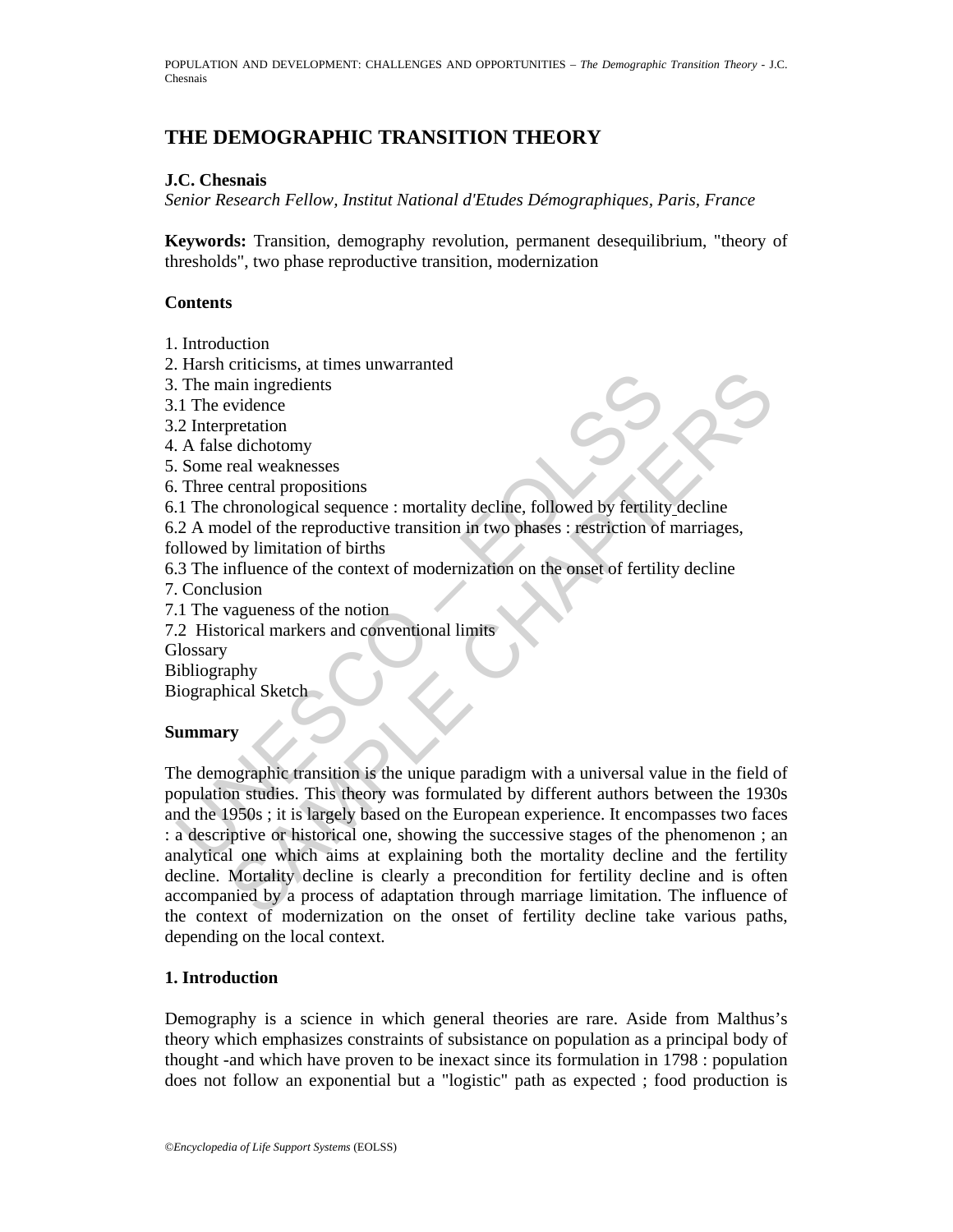elastic and subject to tremendous gains of productivity- there is only what is called by convention the theory of demographic transition. The most important point of comparison between these two explanatory systems lies in supposed effect of economic development on fertility. In the Malthusian view, economic development stimulates fertility, the increase in demand for work encouraging marriage and family formation ; that is exactly what was happening under Malthus's eyes in early industrialised Britain : there was a marriage boom and hence an increase in total fertility rates. In the transitional view, the relation between industrialization and fertility is inverse : industrial revolution raises the standard of living and stimulates, especially, a general aspiration towards an always greater degree of comfort, which, in turn, promotes the limitation of child-bearing ; this applies mainly to the XXth century reality.

# **2. Harsh criticisms, at times unwarranted**

Malthus' theory has been criticized as ceasing to be true for Europe at the very time of its conception, two centuries ago (1798) ; a more or less similar charge has arisen against demographic transition theory, since the 1950's. Discussing the latter, however, is not easy, since it is one of those rare theses having multiple authorship (Landry, Notestein, Davis, Thompson : see bibliography at the end of this paper), and scientific discussion has never specified entirely which texts shoud be included in its brief.

**Harsh criticisms, at times unwarranted**<br> **Ialthus'** theory has been criticized as ceasing to be true for Europe at<br>
s conception, two centuries ago (1798) ; a more or less similar c<br>
gainst demographic transition theory, retitiesms, at times unwarranted<br>theory has been criticized as ceasing to be true for Europe at the very time<br>prion, two centuries ago (1798) ; a more or less similar charge has arise<br>emographic transition theory, since th Not infrequently one or another of these authors (Landry, especially outside Europe, namely in America) is excluded from the argument ; however, he was the first not only to imagine the concept of "demographic revolution", but also to announce that the posttransitional fertility regime would be a below replacement fertility regime. And, apart from the sometimes lenghty exegesis devoted to analysis of demographic trends, consideration of transition theory itself are confined to a few laconic passages, strongly inspired by pre-war European experience, and often without claim to generality. The common aim is to explain why a society passing from a timeless state of quasistagnation to modern economic growth (in its broadest sense as, for example, understood by Simon Kuznets and its followers : rise in real income, progress in female literacy, urbanisation, industrialization, etc) registers a decline in mortality followed by a decline in fertility, that is a two-phase demographic modernization process. In other words, these texts offer global, liberal, non interventionist interpretation of demographic changes assumed to have occurred of their own accord in the course of structural change in societies.

This view has been the subject of heated controversies ; the World Population Conference in Bucharest (1974) marked the culmination of conflict between doctrines of development (whose ethic is summed up in the formula "the most effective contraceptive is development") and neo-malthusians, who encourage specific interventions to speed up fertility decline ; despite a considerable decline in mortality, the fertility decline in poor countries was then non existent (or unknown), a fact which called the whole theory of transition into question. Many criticisms often lack validity, as they misinterpret and even ignore the original texts. It is useful to review the main tenets, confining ourselves to the original theory which, by convention, focuses on Notestein's synthesis of 1953.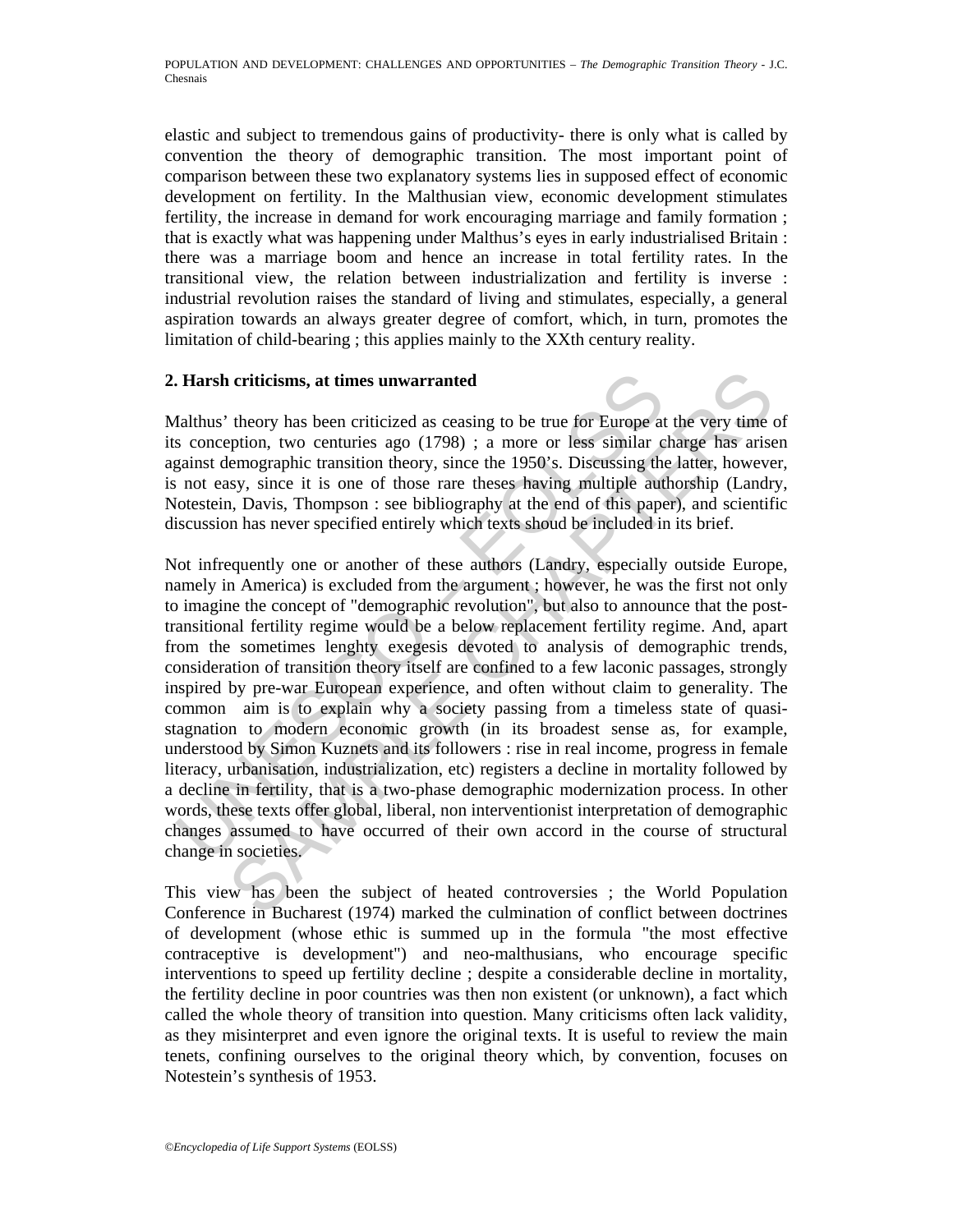# **3. The main ingredients**

It is possible to distinguish two approaches in these texts, the one purely descriptive, the other explanatory, which vary widely in application from one author to the other. Some confine themselves entirely to established facts, from which the claim of empirism and the reluctance to admit the theoretical status of new interpretations arose.

#### **3.1 The evidence**

rith three, one is dealing with phases of pre-transition (long-standingh mortality and high fertility), transition (destabilization due to m<br>dot post-transition (modern equilibrium, characterized by low modern<br>trility). In ie, one is dealing with phases of pre-transition (long-standing equilibrium crality and high fertility), transition (destabilization due to mortality and lot-t-ransition (modern equilibrium), characterized by low mortality The demographic transition consists of a logical succession of historical phases through which every population passes in the movement towards modernity. Depending on the degree of detail in the presentation, authors distinguish three or five successive stages ; with three, one is dealing with phases of pre-transition (long-standing equilibrium of high mortality and high fertility), transition (destabilization due to mortality decline), and post-transition (modern equilibrium, characterized by low mortality and low fertility). In Landry (1909, 1934), these stages are named respectively : (1) primitive regime (2) intermediate regime and (3) contemporary regime ; and the pioneering view of Landry is to assume explicitly contrary to all other authors that there is no final equilibrium, but a "permanent desequilibrium", linked to a sustained below-fertility regime. In Notestein (1945), who emphasizes the influence of age structure on population growth, the three stages are defined as : (1) high growth potential, (2) transitional growth, (3) potential decline. Blacker (1949) subdivides the transitional phases into two stages, the first characterized by consistently high fertility and high but declining mortality (thus greatly expanding be rate of natural increase), and the second by a decline both in fertility and mortality, fertility being the faster of the two (the latter being a reaction to the rapid natural increase of the preceding stage). The stage conventionally called post-transitional, is also subdivided by Blacker into two stages, the first defined by an equilibrium between low fertility and low mortality, and the second by a decline in which deaths begin to outnumber births.

This fivefold distinction is repeated by Davis (1950) who differs only in his definition of the final phase in which fertility, while relatively low and stable, remains higher than mortality, thus maintaining a certain growth. Of course, by this time, the first three phases were a thing of the past (at least in the most advanced countries), and apparently only the last stages of the transition were open to discussion.

Thompson's threefold definition (1929, 1946) referring to "pre-industrial", "expanding" and "stationary" countries is close to Landry's classification.

In other words, this first approach describes an internal dynamics of populations, drawing our attention to the influence of mortality on fertility. This relationship had been seen much earlier, for example, by Guillard, inventor of the word : "demography" (1855). Using international statistics, he called attention to the close correspondence between levels (and trends) of mortality and fertility. The idea of the mechanism of the transition was thus already germinating. A few decades later, the statistical link between infant mortality and fertility was clearly preceived by Geissler (1885) as a replacement effect. And before the First World War authors such a Wolf (1912) analysing possible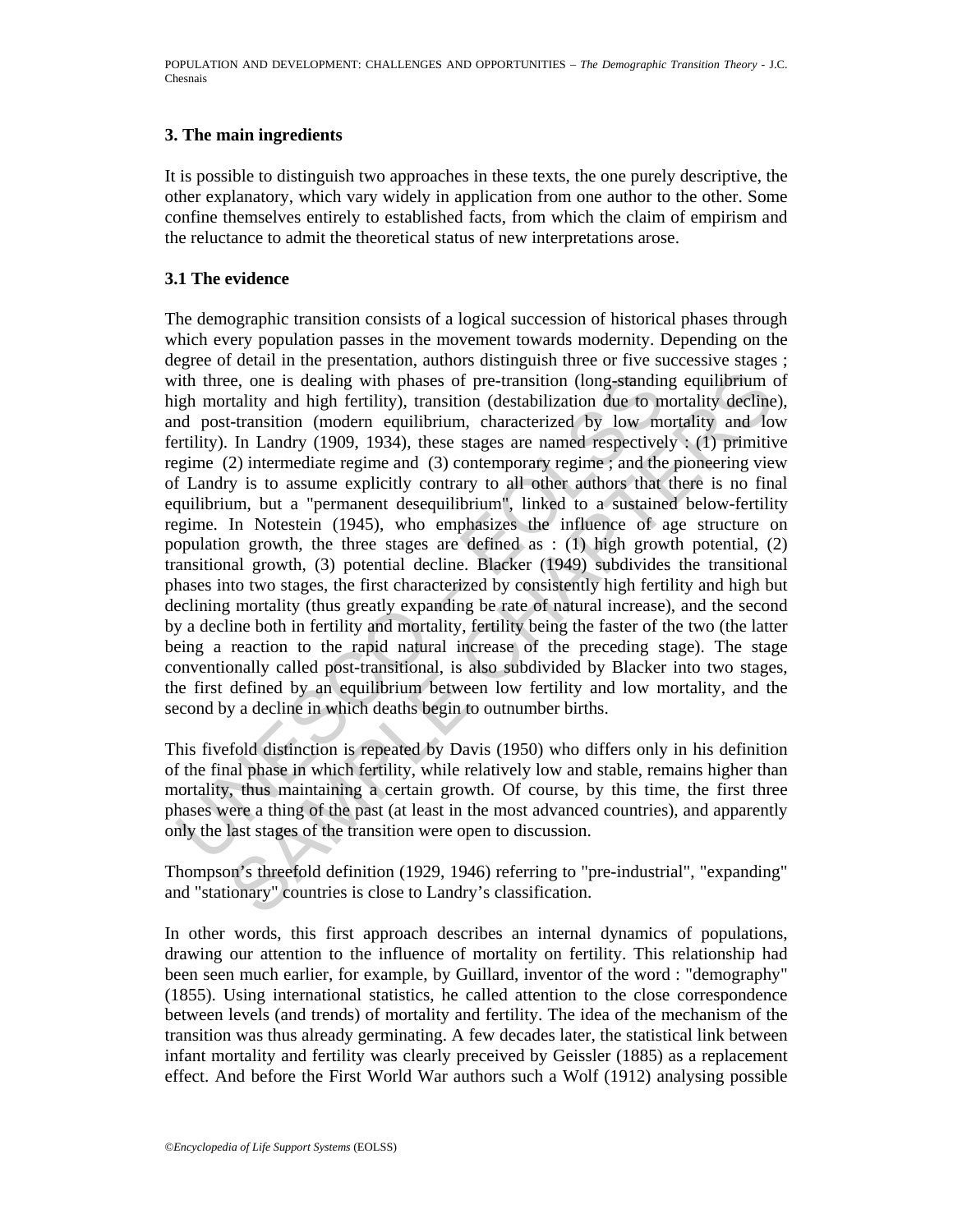causes of the decline in German fertility focused, in the first place, on improved trends in mortality.

### **3.2 Interpretation**

and the view that fertility declines chiefly as a response, and adjust<br>thanges of economy and society. The preponderant influence of<br>evelopment, considered as the very essence of transition theory, has<br>electuated at the qu is eview that fertility declines chiefly as a response, and adjustment to structure<br>of economy and society. The preponderant influence of socio-economic<br>nent, considered as the very essence of transition theory, has been f Explaining the mortality decline is inevitably easier than that of fertility, although what proportion to assign to the principal contributing factors (medical discoveries, water control and sewage, health, hygiene and public administration improvements, higher standards of living, better housing and diet conditions, etc) is far from unanimously agreed upon. For the development of fertility, which claims prime attention amongst these authors (fertility is seen as a condition of survival), the factors appear more numerous and complex. Nevertheless, our two great precursors (Landry and Notestein) shared the view that fertility declines chiefly as a response, and adjustment to structural changes of economy and society. The preponderant influence of socio-economic development, considered as the very essence of transition theory, has been frequently called into question, and the primary of the economy at times fiercely contested. Because traditional socio-economic indicators have failed to account for the diversity of demographic experience recorded in Europe social theories based on cultural (language bareers), socio-political (conservative versus progressive lines of thought) or anthropological reasoning (family structures, ethnic legacy) have been put forward in opposition.

#### **4. A false dichotomy**

Such critiques may well be questioned, to the extent that Landry's original formulation is often deliberately ignored in favour of Notestein's schematized and almost caricatural account. To begin with, in Landry, no such dichotomy between the economic and the mental or "cultural" exist. Like most social thinkers of this time (namely Sombart or Weber), the places the history of ideas above that of social (or familial) organization. The advances a "new conception of life", the principal cause of fertility decline being the "massive movement of the liberation of minds".

And he recalls that the phenomenon in France started "at the same time as the beginnings of the Revolution". To sum up the essence of this new and hedonistic philosophy, Landry uses the phrase "rationalization of life" ; he perceives the manifestation of this in all spheres of daily life : political, familial, industrial, etc. It is in the post-war American account, and in the increasingly condensed extracts derived from it and empirically applied, that the approach becomes reductionnist, drifting gradually into economism (see, for example, Coale and Hoover 1958) ; whereas the European tradition perceives at the root of these phenomena a network of complex causes, among which the systems of values (culture, religion, morality) play a determining role. The connection between fertility and "civilization" (a rather imprecise term then favoured) is none the less explicitly analysed by Bertillon père (1874) who anticipates the later argument of "social capillarity" (Dumont 1890) : the desire for social ascent in an open society where traditional class structure, with its fixed attributes, is overthrown, and child-bearing is limited because of he family's concern for its immediate way of life, as much as by an ambition for future generations. Leroy-Beaulieu's formula "democratic civilization lowers fertility" best sums up the thought of these writers on demographic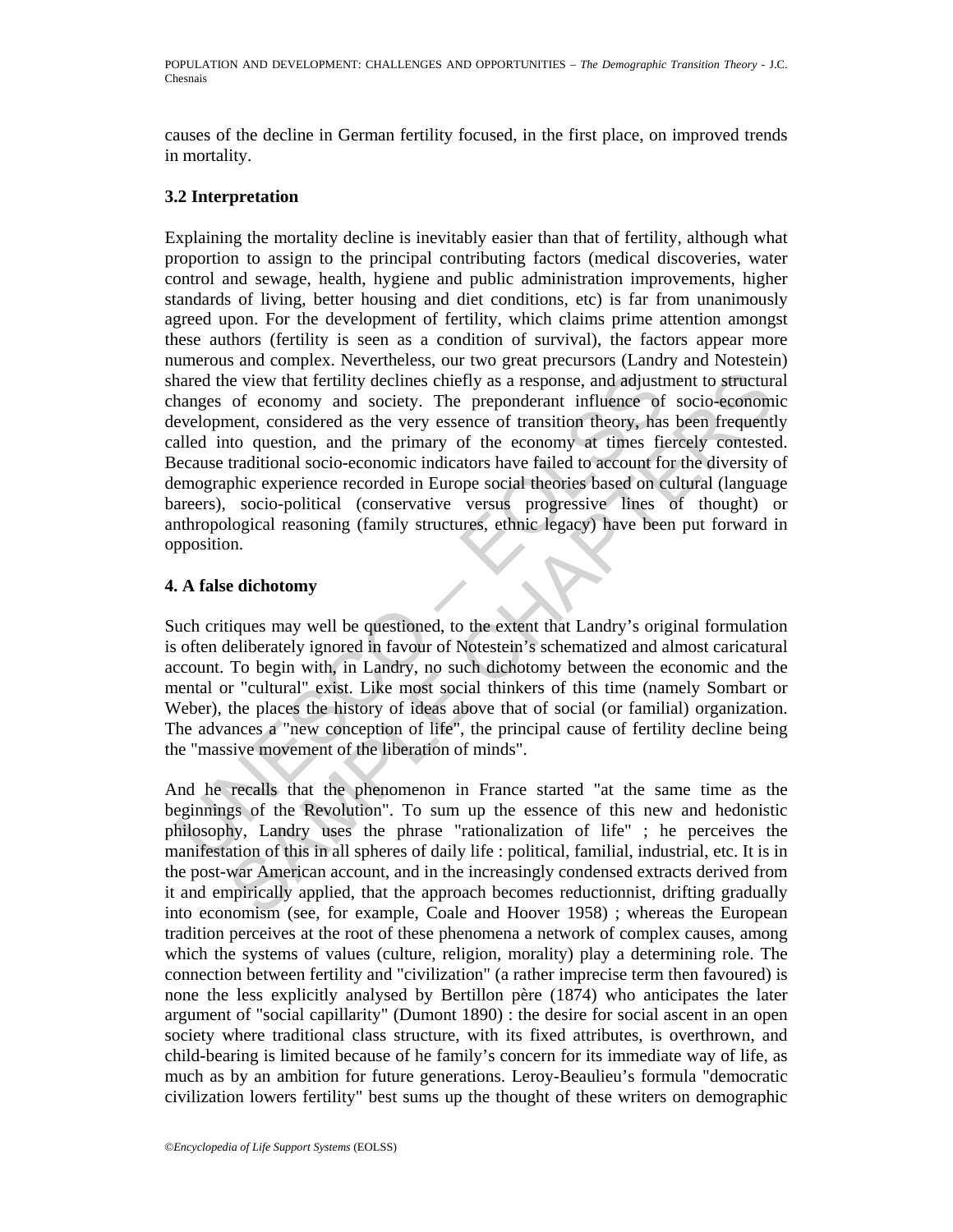transition. Dumont's remark that "a society's fertility is not that of the class to which it belongs, but that of the class to which it would like to belong" anticipates more recent view on the role of discrepancies between aspirations and experience.

eritage is taken into account and the historical perspective re-establis<br>mg time series ; prior to their work, tests were for the most part<br>mparative trends in material indicators, between countries over an<br>ith little real is taken into account and the historical perspective re-established by means of series ; prior to their work, tests were for the most part applied only tive trends in material indicators, between countries over an average In practice, most empirical studies intended to test the foundations of transition theory either leave to one side cultural variables (norms, traditions, family structure), thereby blatantly ignoring history and social structure, or incorporate them only in opposition to economic (or socio-economic) variables. The "theory of thresholds" (UN 1963) is a clear illustration of this reductive tendency, since it assumes that fertility declines are due to the combined action of different socio-economic factors representative of a general level of development (life expectation at birth, infant mortality, per capita income, proportion of literate female adults, etc). In certain authors, however, cultural heritage is taken into account and the historical perspective re-established by means of long time series ; prior to their work, tests were for the most part applied only to comparative trends in material indicators, between countries over an average periodwith little real significance for the development of mentalitites.

# TO ACCESS ALL THE **11 PAGES** OF THIS CHAPTER, Visit: http://www.eolss.net/Eolss-sampleAllChapter.aspx

#### **Bibliography**

- - -

BLACKER, C.P. (1949) : "Stages of population growth", The Eugenics Review, 39 (3), 88-101. [This article presents the main phases of the demographic transition]

CHESNAIS, J.C. (1992) : "The demographic transition", Oxford University Press. [This book gives an extensive world view of demographic modernization covering two centuries]

COALE, A.J. and HOOVER, E.M. (1958) : "Population growth and economic development in lowincome countries", Princeton, N.J., 10-13. [This paper provides economic arguments in favor of family planning]

DAVIS, K. (1945 : "The world demographic transition", Annals of the American Academy of Political and Social Science, 273 (Jan.), 1-11. [An attempt to summarize the different stages of population growth and transition]

LANDRY, A. (1934) : "La révolution démographique : études et essais sur les problèmes de population", (Paris, Librairie Sirey). [This book gives an overview of historical population trends and predicts a last stage characterized by a "permanent disequilibrium"]

NOTESTEIN, F.W. (1945) : "Population : the long view", in E. SCHULTZ (ed.) Food for the world (Chicago , III : University of Chicago Press), 36-57.

The Economics of Population and food supplies : economic problems of population change", Proceedings of the 8th International Conference of Agricultural economists, London, 1953, 13-31. [These two papers provide a good compilation on the socio-economic determinants of the transition]